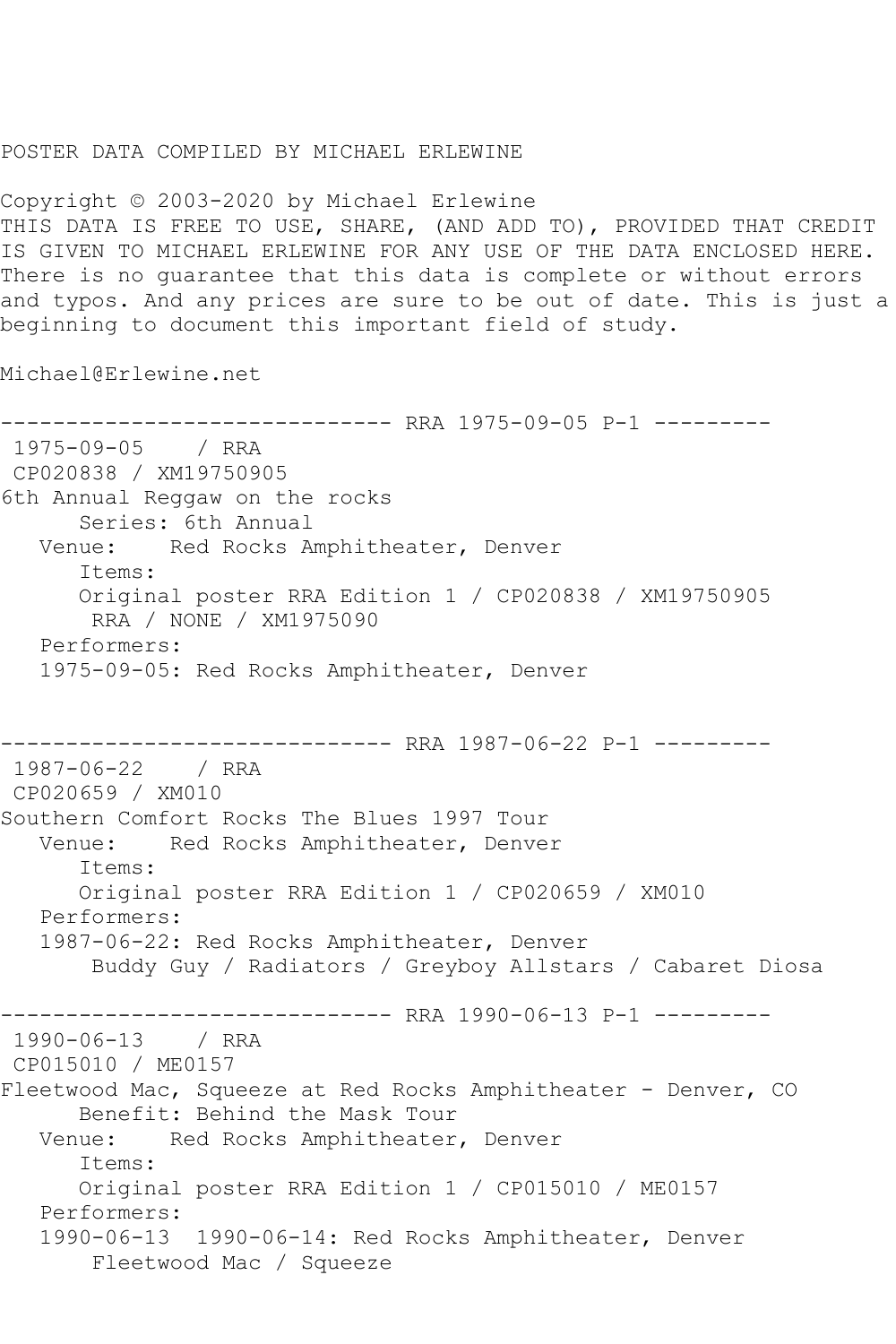-------------------------------- RRA 1996-09-07 P-1 ---------<br>1996-09-07 / RRA 1996-09-07 CP015011 / ME0158 Jackson Browne, Sean Colvin at Red Rocks Amphitheater - Denver, CO Benefit: Looking East Tour<br>Venue: Red Rocks Amphithea Red Rocks Amphitheater, Denver Items: Original poster RRA Edition 1 / CP015011 / ME0158 Performers: 1996-09-07: Red Rocks Amphitheater, Denver Jackson Browne / Sean Colvin ------------------------------ RRA 1997-05-22 P-1 --------- 1997-05-22 / RRA CP005678 / CP00927 Beck, Cardigans at Red Rocks Amphitheater - Denver, CO Notes: 4-color offset, signed edtion of 1000, printed by Great Impressions and published by Grimshaw. Private Notes: Grimshaw Artist: Gary Grimshaw Venue: Red Rocks Amphitheater, Denver Items: Original poster RRA Edition 1 / CP005678 / CP00927 (13 x 19) Price: 35.00 Performers: 1997-05-22: Red Rocks Amphitheater, Denver Beck / Cardigans / DR. Octagon ------------------------------ RRA 1997-07-07 P-1 --------- 1997-07-07 / RRA CP006085 / CP01334 David Grisman Quintet, Merl Saunders at Red Rocks Amphitheater - Denver, CO Private Notes: Masse \* CHECK Series: 1st Annual Artist: Bob Masse Venue: Red Rocks Amphitheater, Denver Items: Original poster RRA Edition 1 / CP006085 / CP01334 RRA Edition 1 / CP005802 / CP01051 Postcard RRA Edition 1 / CP008008 / CP03253 (4-3/8 x 7-7/8) RRA / CP003973 / BM117 Performers: 1997-07-07: Red Rocks Amphitheater, Denver David Grisman / Merl Saunders / Rainforest Band / Liquid Playground / Chief Broom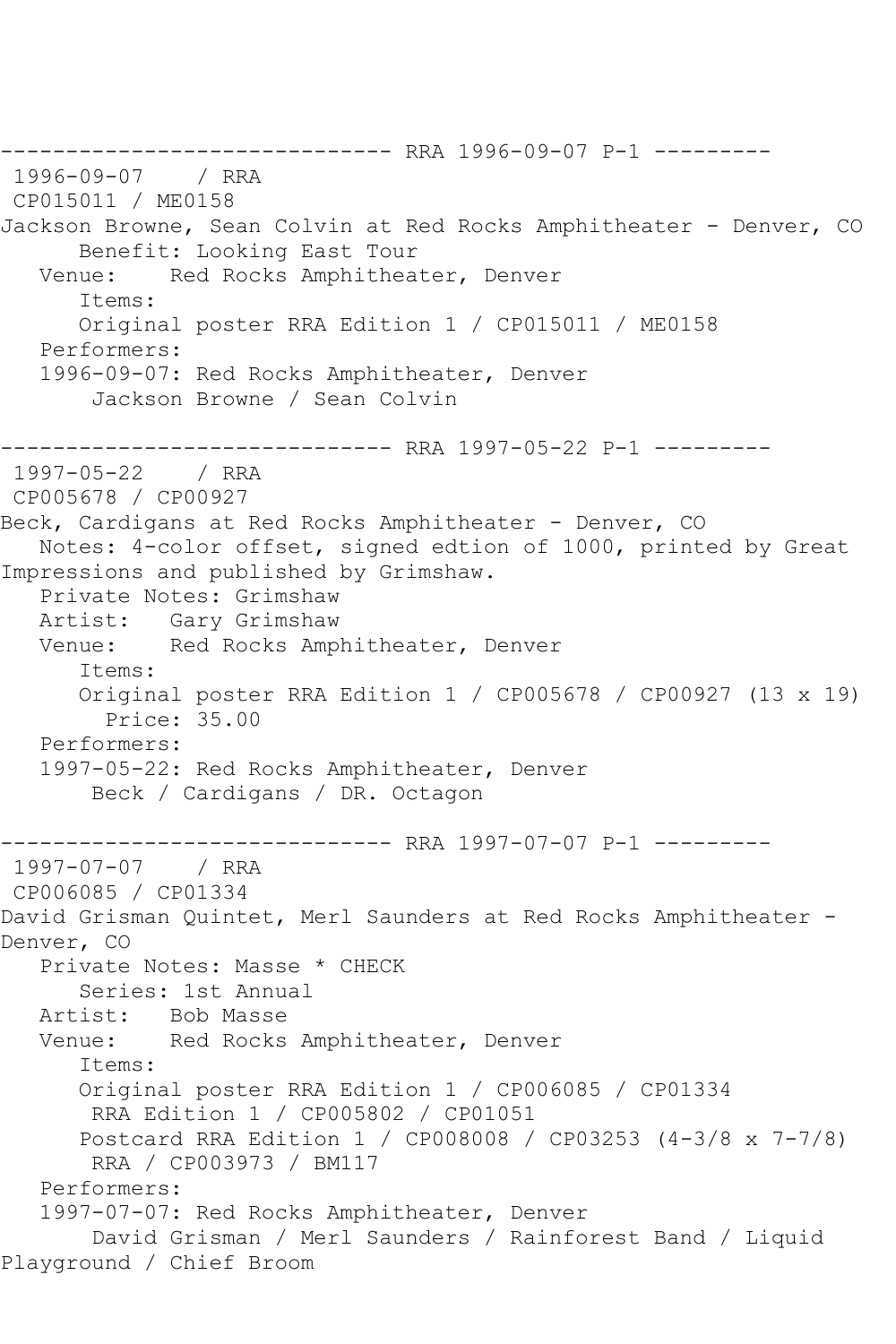------------------------------ RRA 1997-07-25 P-1 --------- 1997-07-25 / RRA CP021323 / XM19970725 Dan Fogelberg at Red Rocks Amphitheater - Denver, CO<br>Venue: Red Rocks Amphitheater, Denver Red Rocks Amphitheater, Denver Items: Original poster RRA Edition 1 / CP021323 / XM19970725 RRA / NONE / XM1997072 Performers: 1997-07-25: Red Rocks Amphitheater, Denver Dan Fogelberg ------------------------------ RRA 1997-08-28 P-1 --------- 1997-08-28 / RRA CP021330 / XM19970828 Sheryl Crow, Wilco at Red Rocks Amphitheater - Denver, CO Venue: Red Rocks Amphitheater, Denver Items: Original poster RRA Edition 1 / CP021330 / XM19970828 RRA / NONE / XM1997082 Performers: 1997-08-28: Red Rocks Amphitheater, Denver Sheryl Crow / Wilco / Michael Penn / Wilco / Michael Penn ------------------------------ 1998-05-29 P-1 --------- 1998-05-29 / CP019143 / XB19980529 Widespread Panic at Berkeley, CA - Berkeley, CA Venue: Berkeley, CA Items: Original poster Edition 1 / CP019143 / XB19980529 / NONE / XB1998052 Performers: 1998-05-29: Berkeley, CA Red Rocks Amphitheater, Denver Widespread Panic ------------------------------ GRK-BGP-192 1998-05-29 P-1 --------- 1998-05-29 / GRK BGP-192 CP006645 / CP01895 Widespread Panic, Love at Greek Theater, Berkeley Private Notes: BGP-192 Artist: Michael Laurence Venue: Greek Theater at University of California at Berkeley Promoter: Bill Graham Presents BGP Items: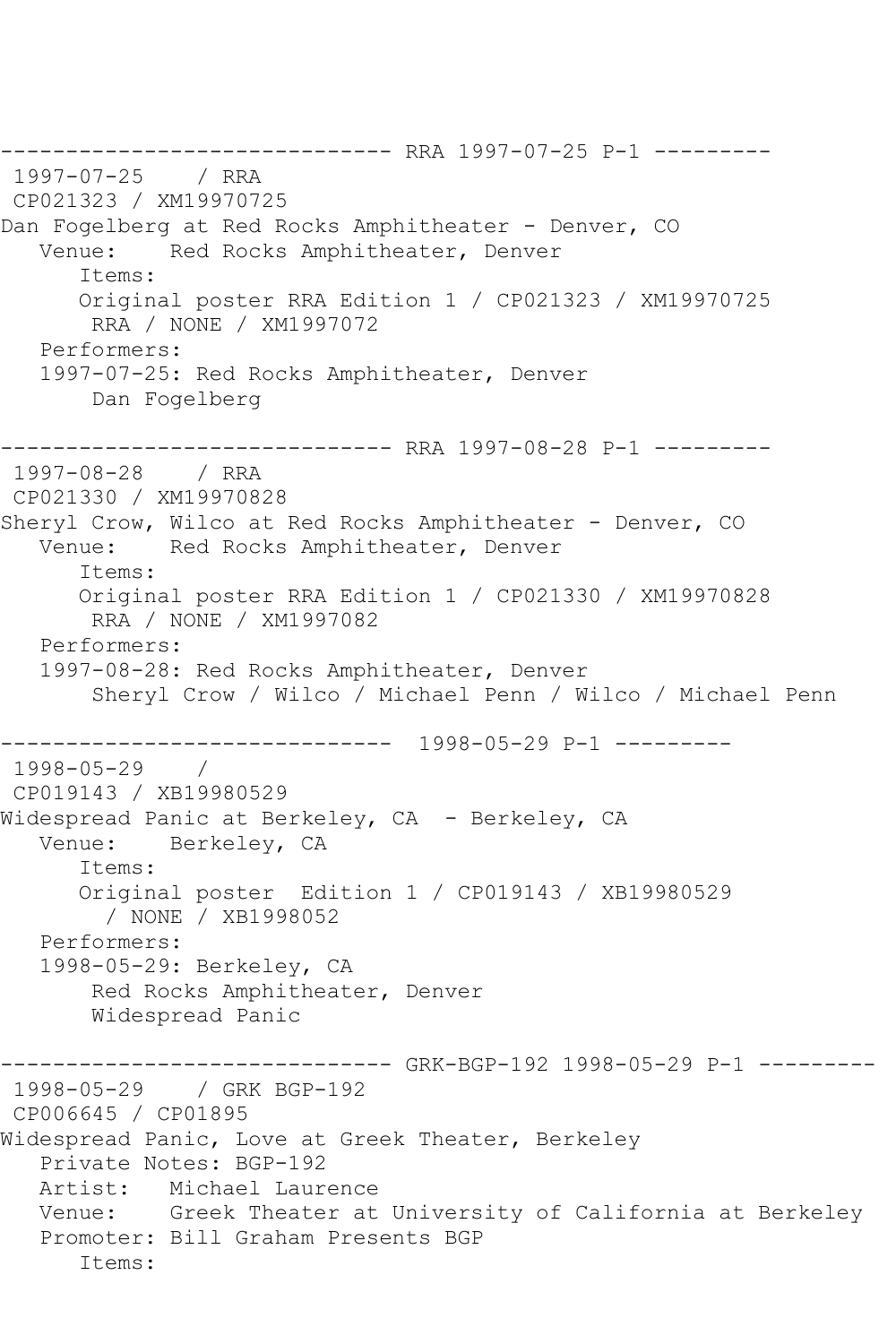Original poster GRK-BGP-192 Edition 1 / CP006645 / CP01895 (13  $x 19 - 1/4$  Price: 79.00 Performers: 1998-05-29: Greek Theater at University of California at Berkeley Widespread Panic / Love / Special Sauce 1998-06-12 1998-06-13: Red Rocks Amphitheater, Denver 1998-05-29: Cuthbert Amphitheater ---------------------- RRA 1998-08- P-1 ----------<br>/ RRA  $1998 - 08 -$ CP021385 / XM199808 12th Annual Reggae On The Rocks Series: 12th Annual Venue: Red Rocks Amphitheater, Denver Items: Original poster RRA Edition 1 / CP021385 / XM199808 Performers: 1998-08-: Red Rocks Amphitheater, Denver ------------------------------ RRA 1999-07-16 P-1 --------- 1999-07-16 / RRA CP021458 / XM19990716 Harry Connick Jr, JR. at Red Rocks Amphitheater - Denver, CO Venue: Red Rocks Amphitheater, Denver Items: Original poster RRA Edition 1 / CP021458 / XM19990716 RRA / NONE / XM1999071 Performers: 1999-07-16: Red Rocks Amphitheater, Denver Harry Connick Jr / Jr. ------------------------------ RRA 1999-08-15 P-1 --------- 1999-08-15 / RRA CP021472 / XM19990815 Steve Miller Blues Band, George Thorogood and the Destroyers at Red Rocks Amphitheater - Denver, CO<br>Venue: Red Rocks Amphithe Red Rocks Amphitheater, Denver Items: Original poster RRA Edition 1 / CP021472 / XM19990815 Performers: 1999-08-15: Red Rocks Amphitheater, Denver Steve Miller Blues Band / George Thorogood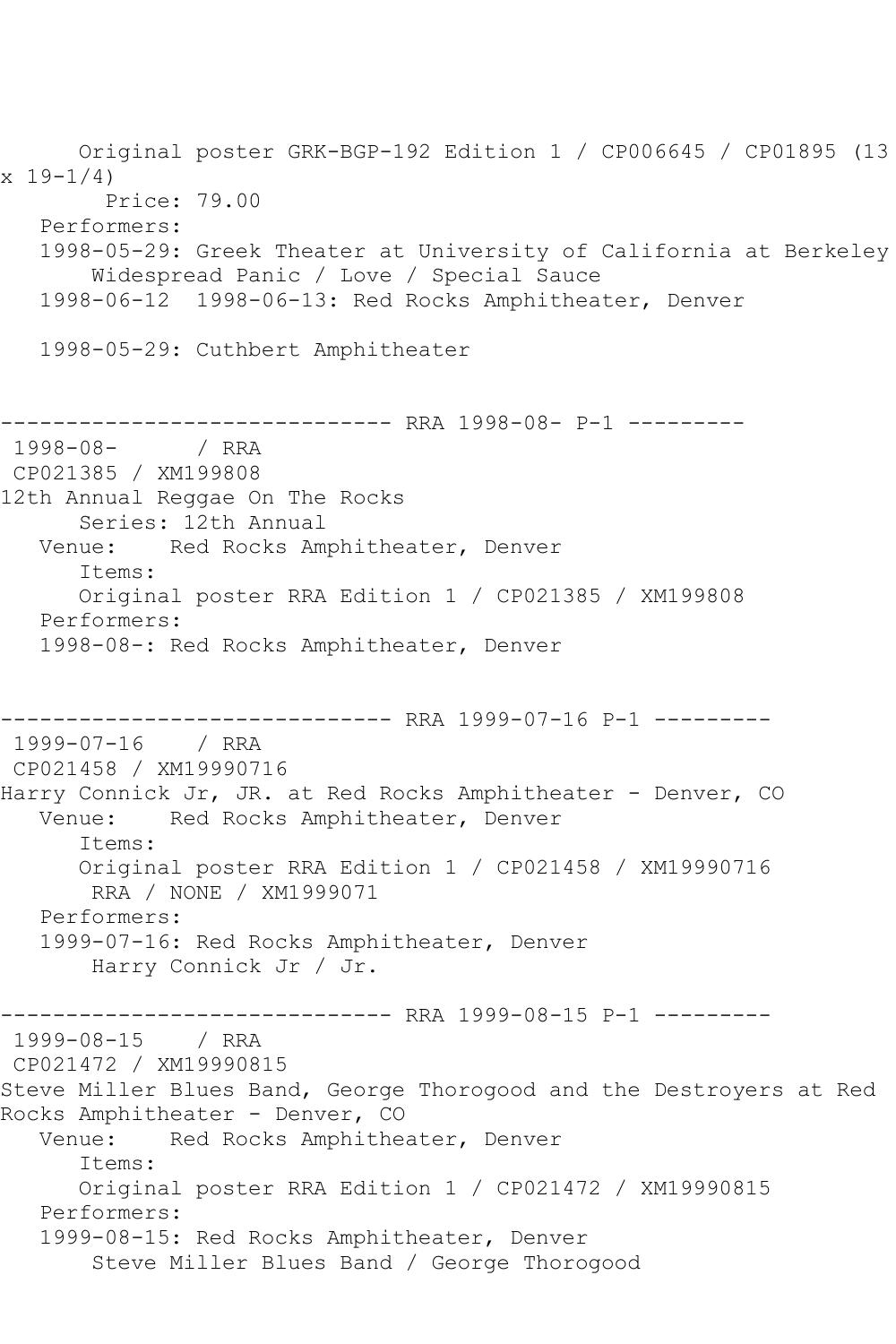------------------------------ RENO-BGP-218-O 1999-08-24 P-1 ------- -- 1999-08-24 / RENO BGP-218-O CP005885 / CP01134 Tom Petty and the Heartbreakers, Blind Boys of Alabama at Reno Hilton Amphitheater Notes: Oversize Private Notes: BGP-218-O Artist: Randy Chavez Venue: Reno Hilton Amphitheater Promoter: Bill Graham Presents BGP Items: Original poster RENO-BGP-218-O Edition 1 / CP005885 / CP01134 (21 x 31) Price: 105.00 Performers: 1999-08-24: Reno Hilton Amphitheater Tom Petty 1999-08-27 1999-08-28: E-Center, Salt Lake Tom Petty / Blind Boys of Alabama 1999-08-25: Shoreline Amphitheater, Mountain View Tom Petty / Los Lobos 1999-08-30: Arco Arena Tom Petty 1999-09-01: Portland Rose Garden Tom Petty 1999-09-13 1999-09-14: Red Rocks Amphitheater, Denver Tom Petty ------------------------------ RRA 19zz-08-14 P-1 --------- 19zz-08-14 / RRA CP012868 / EM001 Allman Brothers Band, John Hammond at Red Rocks Amphitheater - Denver, CO Artist: Emek Venue: Red Rocks Amphitheater, Denver Items: Original poster RRA Edition 1 / CP012868 / EM001 Performers: 19zz-08-14 19zz-08-15: Red Rocks Amphitheater, Denver Allman Brothers / John Hammond Jr. ------------------------------ RRA 19zz-08-21 P-1 --------- 19zz-08-21 / RRA CP020661 / XM012 Celine Dion at Red Rocks Amphitheater - Denver, CO Venue: Red Rocks Amphitheater, Denver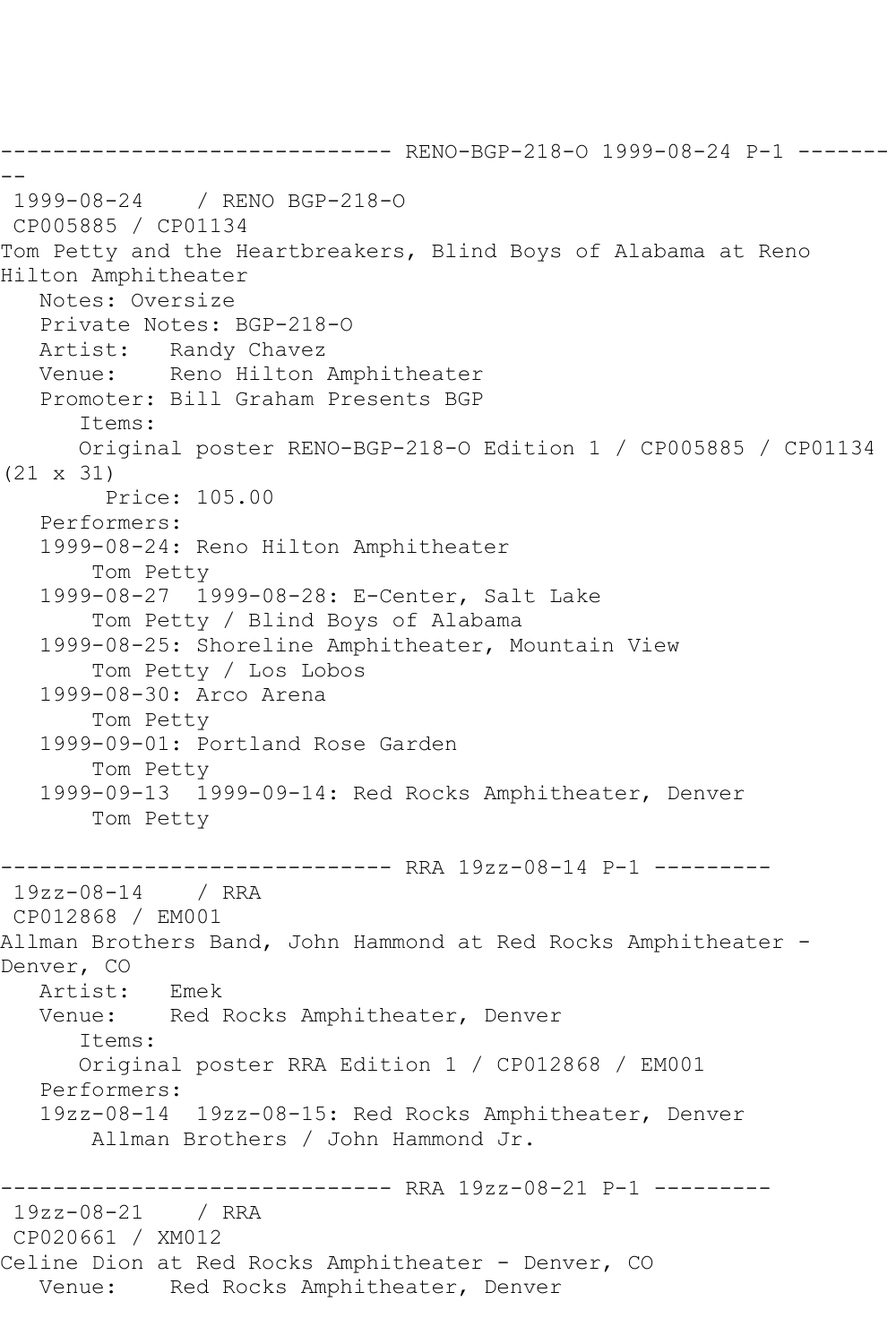Items: Original poster RRA Edition 1 / CP020661 / XM012 Performers: 19zz-08-21: Red Rocks Amphitheater, Denver Celine Dion ------------------------------ RRA 19zz-09-03 P-1 --------- 19zz-09-03 / RRA CP020719 / XM070 Sheryl Crow, Rembrandts at Red Rocks Amphitheater - Denver, CO Venue: Red Rocks Amphitheater, Denver Red Rocks Amphitheater, Denver Items: Original poster RRA Edition 1 / CP020719 / XM070 Performers: 19zz-09-03: Red Rocks Amphitheater, Denver Sheryl Crow / Rembrandts ------------------------------ RRA 2000-07-15 P-1 --------- 2000-07-15 / RRA CP021555 / XM20000715 No Doubt at Red Rocks Amphitheater - Denver, CO Venue: Red Rocks Amphitheater, Denver Items: Original poster RRA Edition 1 / CP021555 / XM20000715 Performers: 2000-07-15: Red Rocks Amphitheater, Denver No Doubt ------------------------------ RRA 2000-09-13 P-1 --------- 2000-09-13 / RRA CP021581 / XM20000913 Ben Harper, Galactic at Red Rocks Amphitheater - Denver, CO Venue: Red Rocks Amphitheater, Denver Items: Original poster RRA Edition 1 / CP021581 / XM20000913 Performers: 2000-09-13: Red Rocks Amphitheater, Denver Ben Harper / Galactic ------------------------------- RRA 2001-08-23 P ---------<br>2001-08-23 / RRA  $2001 - 08 - 23$ CP030648 / NM10597 Tool, King Crimson at Red Rocks Amphiteater Venue: Red Rocks Amphitheater, Denver Items: Original poster RRA / CP030648 / NM10597 Performers: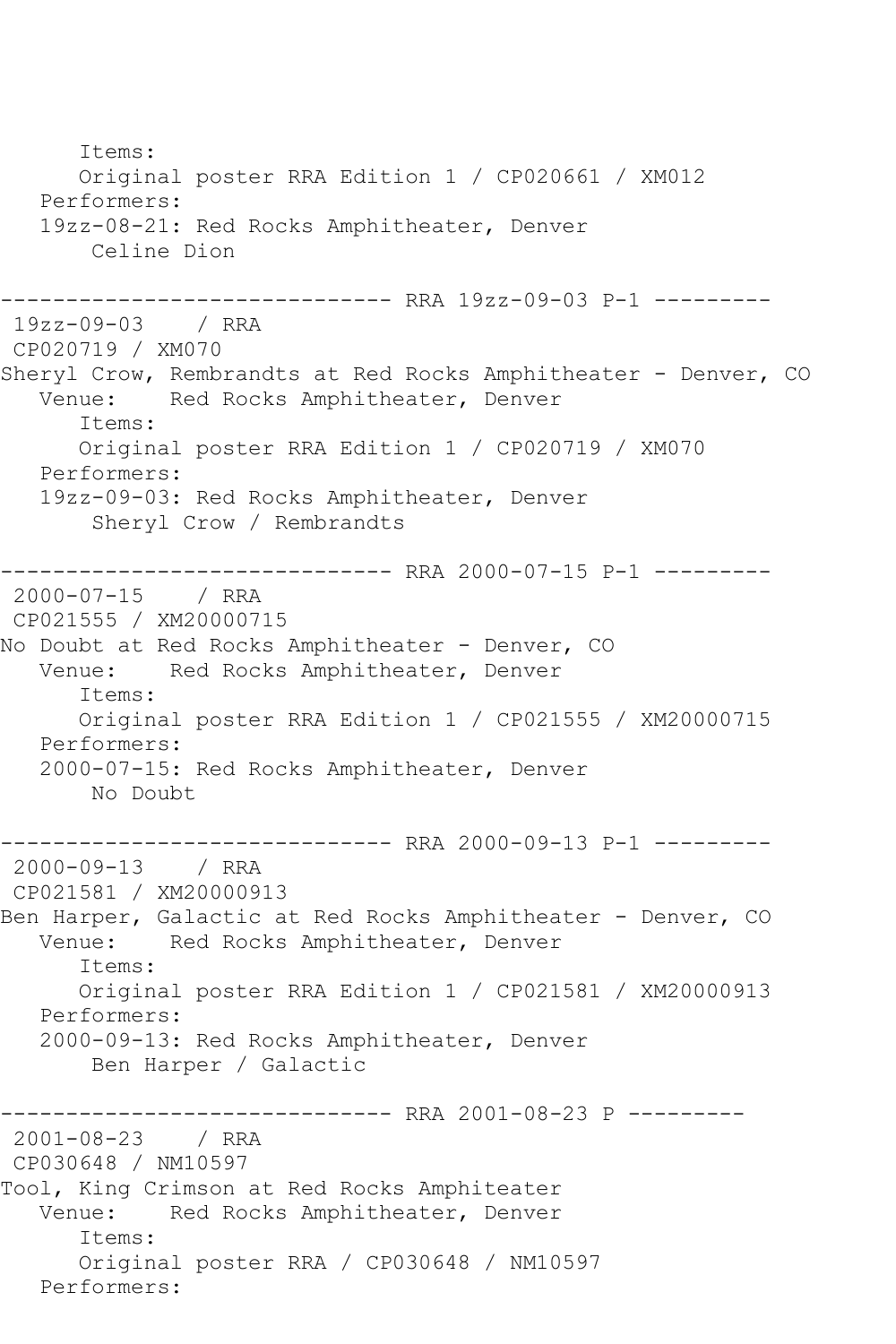2001-08-23: Red Rocks Amphitheater, Denver Tool / King Crimson ------------------------------ RRA zzzz-06-12 P -------- zzzz-06-12 / RRA CP030135 / NM10084 Widespread Panic, G. Love and Special Sauce at Red Rocks Amphiteater<br>Venue: Red Rocks Amphitheater, Denver Red Rocks Amphitheater, Denver Items: Original poster RRA / CP030135 / NM10084 (11 x 17) Performers: zzzz-06-12 zzzz-06-13: Red Rocks Amphitheater, Denver Widespread Panic / G. Love and Special Sauce ------------------------------ RRA zzzz-06-28 P -------- zzzz-06-28 / RRA CP031084 / NM11033 Ringo Starr, Rusted Root at Red Rocks Amphiteater Venue: Red Rocks Amphitheater, Denver Items: Original poster RRA / CP031084 / NM11033 Performers: zzzz-06-28: Red Rocks Amphitheater, Denver Ringo Starr / Rusted Root ------------------------------ RRA zzzz-07-05 P -------- zzzz-07-05 / RRA CP030667 / NM10616 Ani Difranco, Maceo Parker at Red Rocks Amphiteater Venue: Red Rocks Amphitheater, Denver Items: Original poster RRA / CP030667 / NM10616 (11 x 17) Performers: zzzz-07-05: Red Rocks Amphitheater, Denver Ani Difranco / Maceo Parker ------------------------------ RRA zzzz-07-15 P -------- zzzz-07-15 / RRA CP031077 / NM11026 Savage Garden at Red Rocks Amphiteater Venue: Red Rocks Amphitheater, Denver Items: Original poster RRA / CP031077 / NM11026 (11 x 17) Performers: zzzz-07-15: Red Rocks Amphitheater, Denver Savage Garden